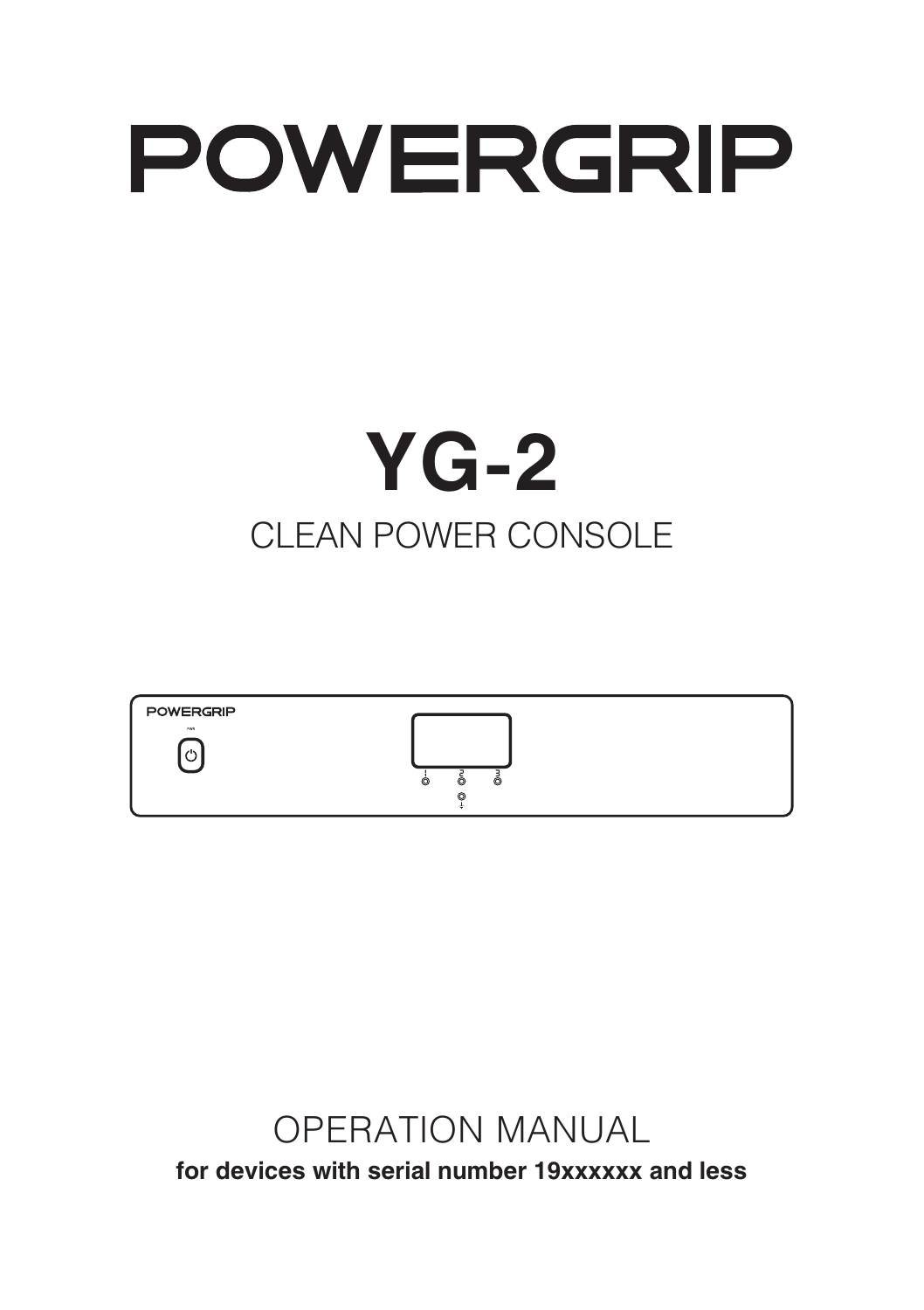## **GENERAL DATA**

POWERGRIP YG-2 power console is intended for connected equipment protection against overvoltage, power surges and network interference of various kinds.

Due to a great number of digital power modules in the network there is a large amount of high-frequency interference which disturbs the operation of devices with traditional power modules. In POWER-GRIP console different types of filters are used which enable isolation of devices preventing their undesirable influence on each other, as well as help avoid interference produced by the network.

Filters ensure minimum harmonic distortion and are able to gate through large current impulses, unlike traditional power filters. Switching relays operate using Zero cross technology: switching on and off the load is performed while crossing zero point supply voltage by the sinusoidal wave. Thanks to it, soft switch on and off even of the most high-capacity energy users is provided.

Protection system consists of three levels:

- The first level includes the filters for absorption of interference and minor surges.
- The second level includes varistors absorbing heavy voltage surges in the network.
- The third level deenergizes the console in case the voltage deviation in the network exceeds the permissible level.

Besides, POWERGRIP console is equipped with self-diagnostics system. In case of failure connected equipment will be deenergized, and blinking indicators will inform the user of the arisen defects.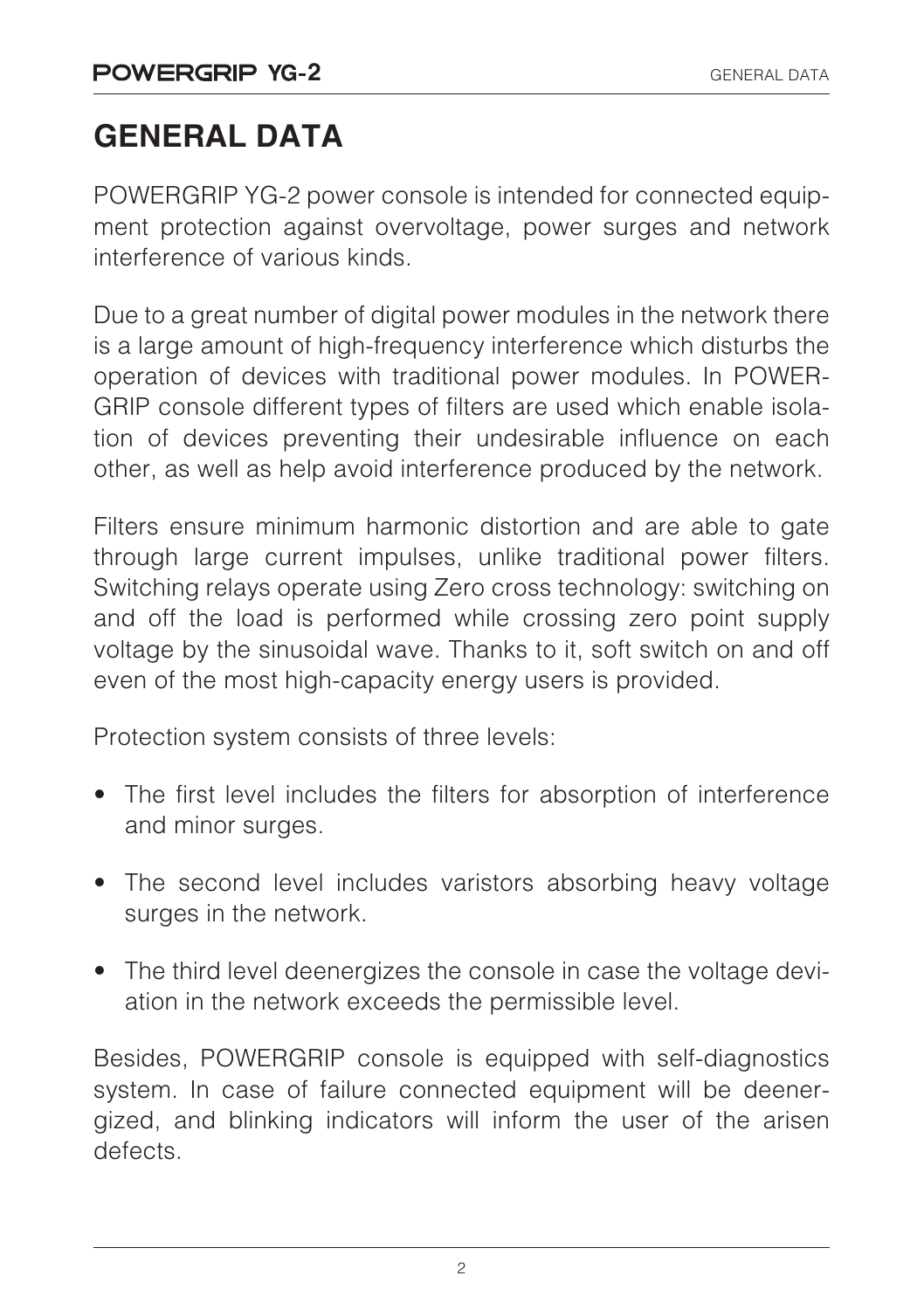## **SPECIFICATIONS**

- Electrical characteristics:  $190 256$  V  $\sim$  16 A (3680 W at 230 V)
- Number of power outlets: 6 programmable outlets
- Energy indicator in Joules: 2,220 J
- Maximum peak current: 65,000 A
- Limits at which emergency shutdown of power supply occurs: ≤ 190 / ≥ 256 V (may vary depending on harmonic distortion in the network, as well as with voltmeter readings)

## **DELIVERY PACKAGE**

- Power console unit
- Power cable 1.5 m
- Fasteners for rack-mount
- Antenna filter
- User Manual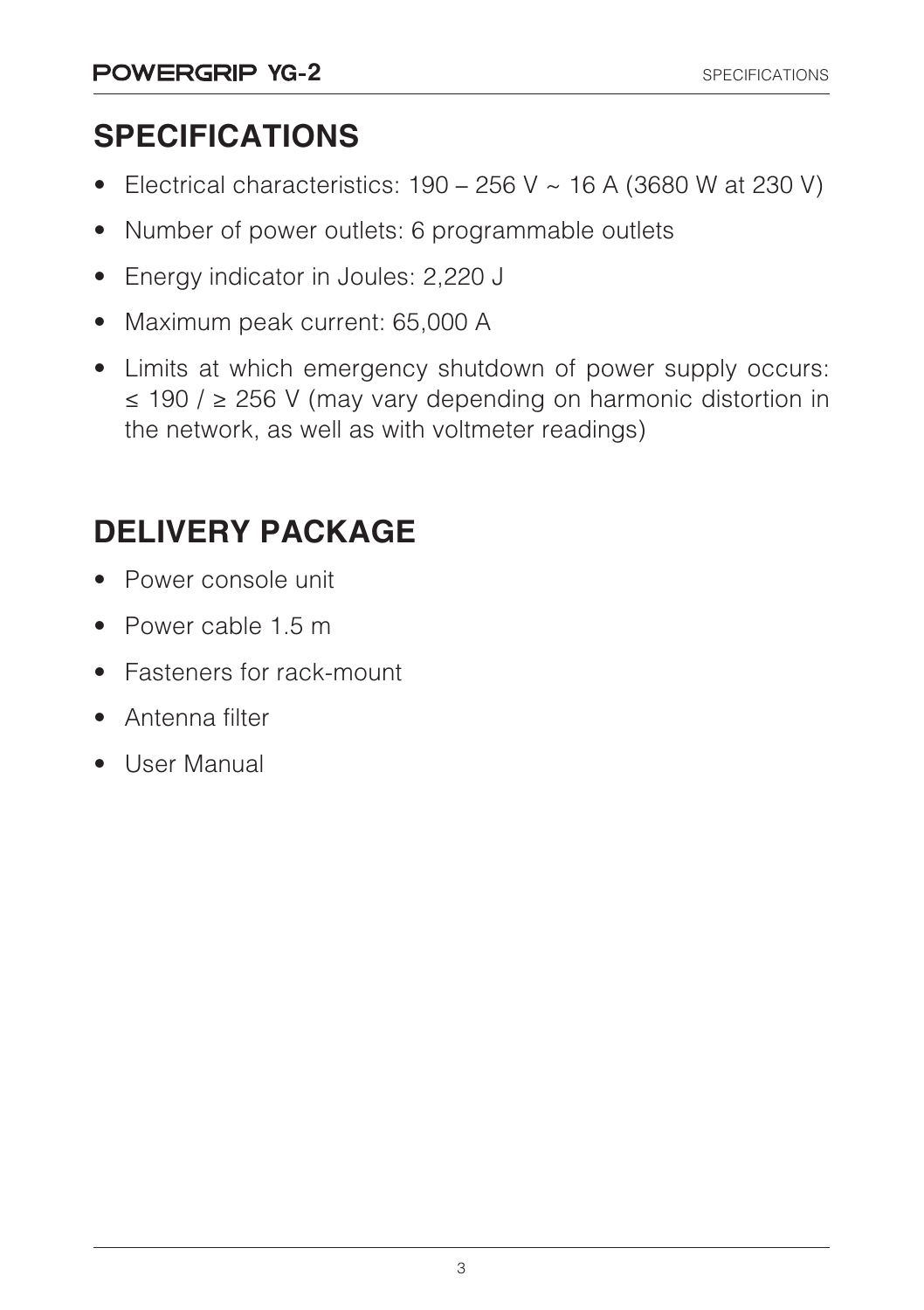### **APPEARANCE AND CONTROLS**

#### **FRONT PANEL**



- **1. Power ON/OFF button** controls switching on and off of the group of outlets. Its readings may differ from other measuring devices.
- **2. Voltmeter** displays a current value of voltage in the mains line.
- **3. The group indicator** shows groups of outlets active at the moment.
- **4. Correct switching indicator** will turn blue when the console power cord is properly plugged into an outlet. If the indicator is RED, you need to turn the power plug in the outlet. If the indicator stays RED regardless of the plug position, the outlet is not grounded. Consult a competent electrician to remedy this problem. For more information, visit POWERGRIP.COM.
- **5. By means of touch-screen** you can control the console using touch. Features a touch with one or two fingers in the center of the area shown in the diagram.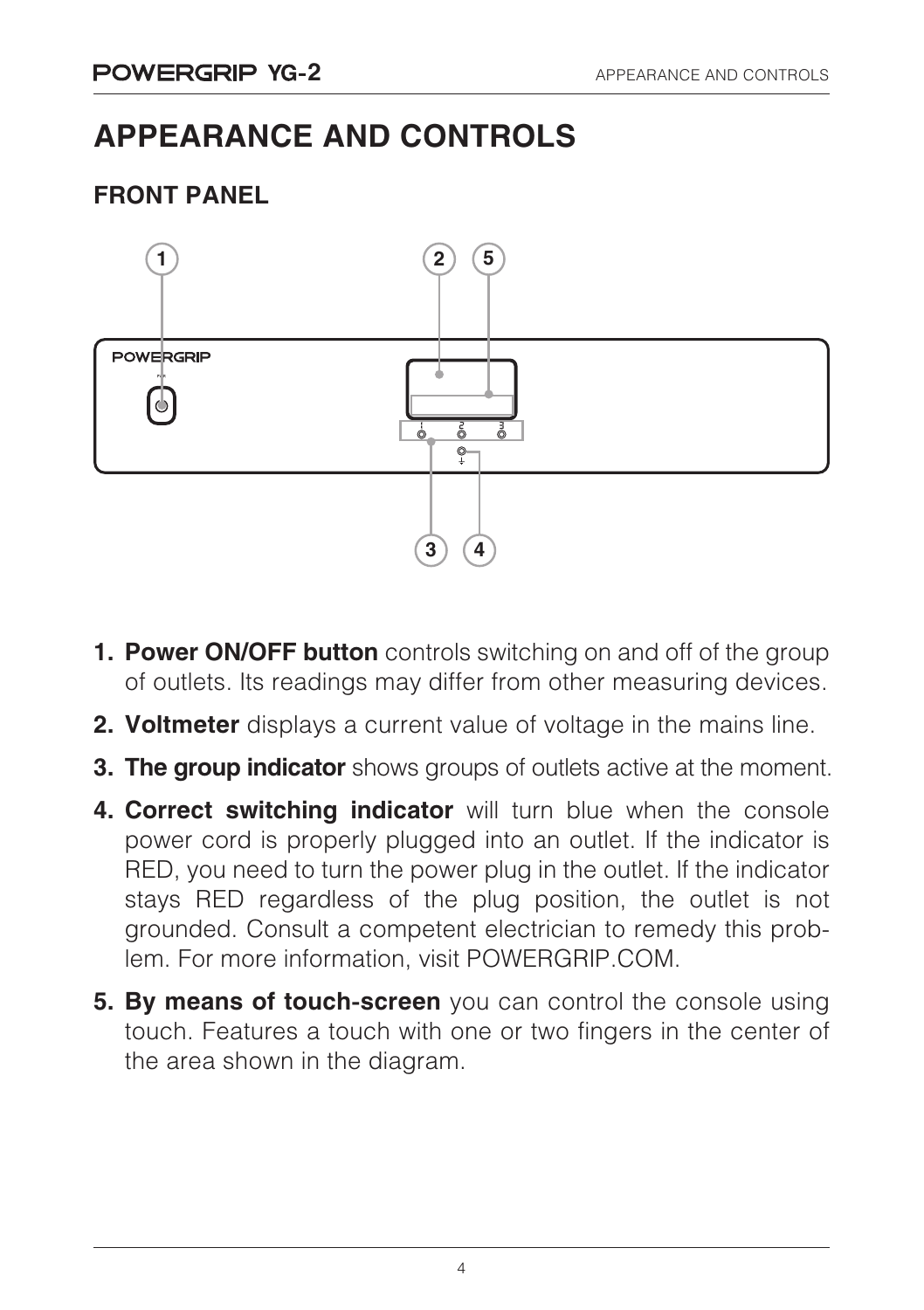#### **REAR PANEL**



- **6. Phase position** in an outlet is marked by a dot with a lighted indicator of correct switching (4).
- **7. Number of outlet group.**
- **8. Filter type of a given outlet group.** The console is equipped with different types of filters (see the «Equipment connection» section).
- **9. Trigger signals input** is intended for switching on and off the console by the signal from another device. RS232 signal transmission by means of an adapter is possible (not included in the delivery package).

**To find out more about the use of RS232 port for control systems connection** please visit to POWERGRIP.COM

**10. Ground terminal** is designed for optional grounding of devices.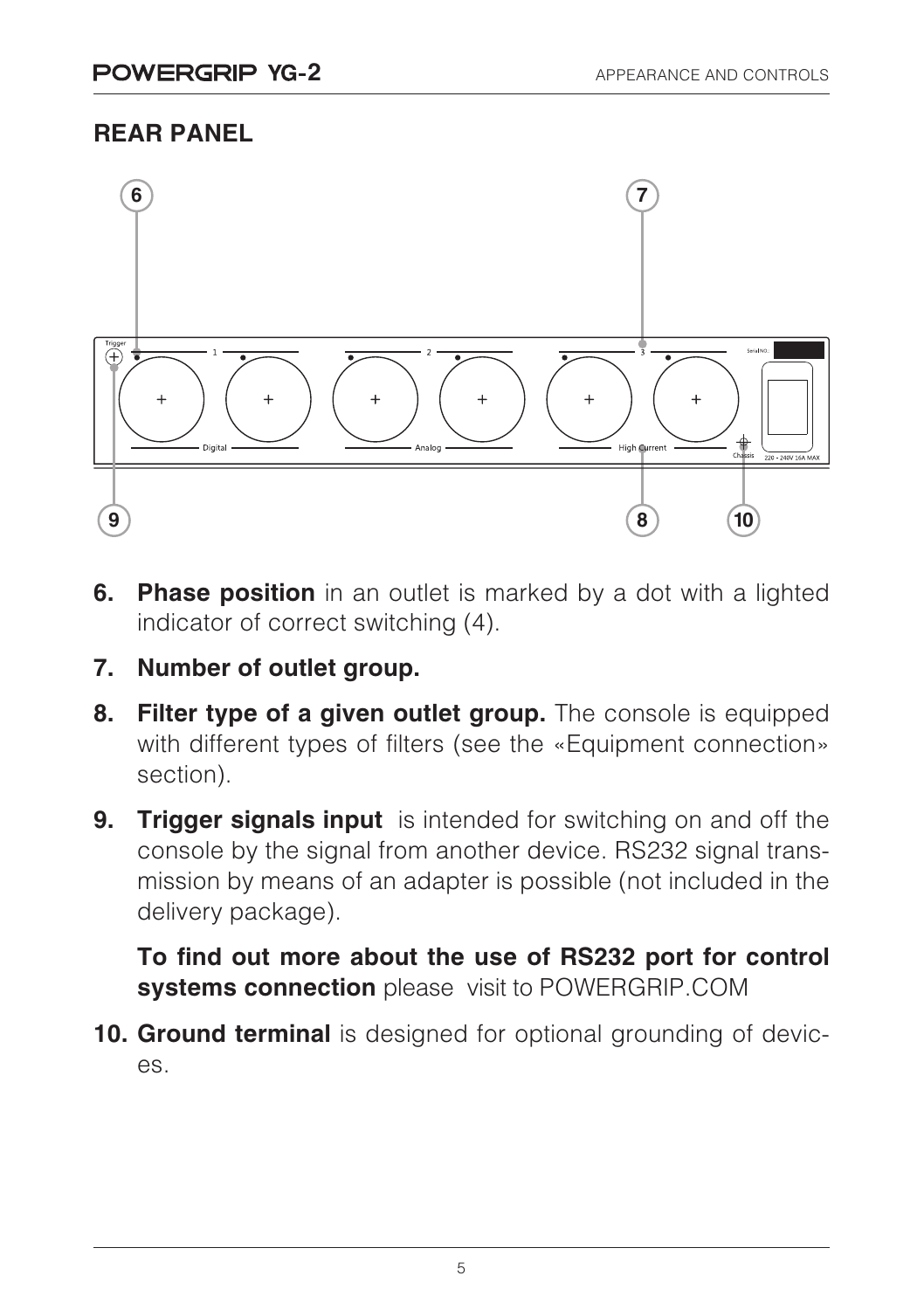.

## **EQUIPMENT CONNECTION**

In POWERGRIP console outlets different types of filters are used, which allow to achieve the best results for certain equipment.

For connecting equipment with digital power modules a multi-level filter is provided designated as **DIGITAL** (used in the first and second group of outlets). Generally, digital power modules are used in DVD and Blu ray players, satellite tuners and remote units (adapters). It is recommended to connect these devices to the outlets of the first or the second group, thus providing reliable segregation of the interference emitted by digital power modules. If you are not able to determine what kind of power module is used in the equipment, consult the manufacturer.

The filters marked as **ANALOG** and **HIGH CURRENT** are intended for equipment with traditional power modules. These filters ensure the most accurate power transmission to devices' power transformers and help eliminate interference from the power supply network effectively. These filters are effective both with traditional power modules of a small consumption (used in CD-players) and high-power toroidal transformers of terminal amplifiers.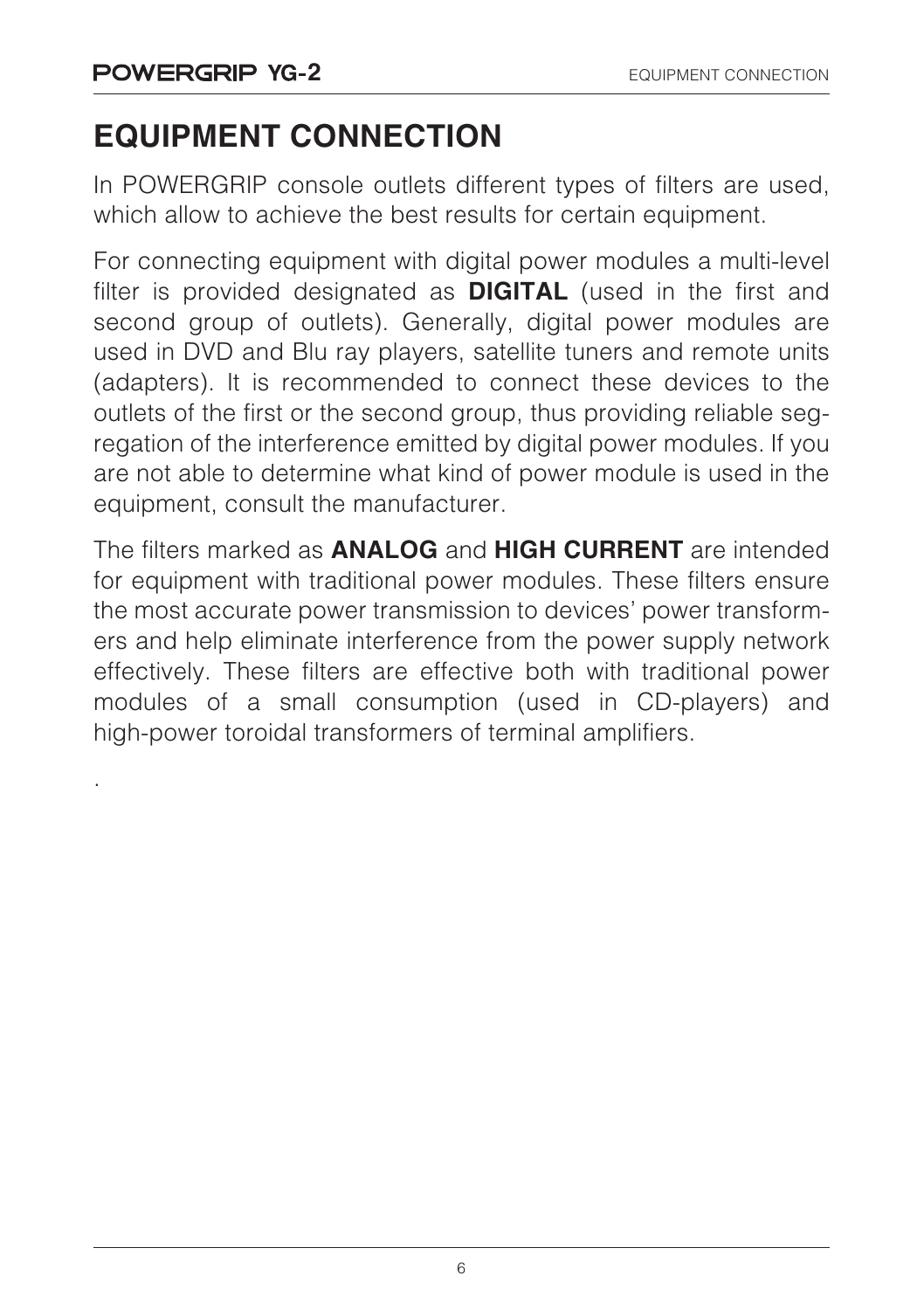## **SAFETY RULES**

POWERGRIP power console should be connected directly to the stationary grounded outlet of the power network. Do not connect console in parallel (i.e. daisy chain connection) to other electrical devices, such as power supply protection devices, power filters or UPS. Do not use extension cords or T-connectors. Non-compliance with these requirements may cause injuries or equipment damage, which will automatically incur warranty termination. If you are not sure which power outlet is duly grounded, consult a competent electrician.

Although POWERGRIP console is intended for considerable current surges, it is recommended to unplug the device in case of heavy thunderstorm. To disconnect the equipment connected to the console is not necessary.

Avoid water ingress in the console or the housing. In case of water ingress disconnect the console from the power outlet. Use the device only idoors. Do not use the console in the rooms with high humidity.

In case any problems in console operation or its complete damage may occur, do not try to remedy them unassisted. It may cause serious injuries or death. Do not dissemble the console. This will automatically incur warranty termination. Disconnect the console from the network immediately and contact autorized . The manufacturer is not liable for console functioning and reparation of unauthorized interference effects if the maintenance was performed in an uncertified service center.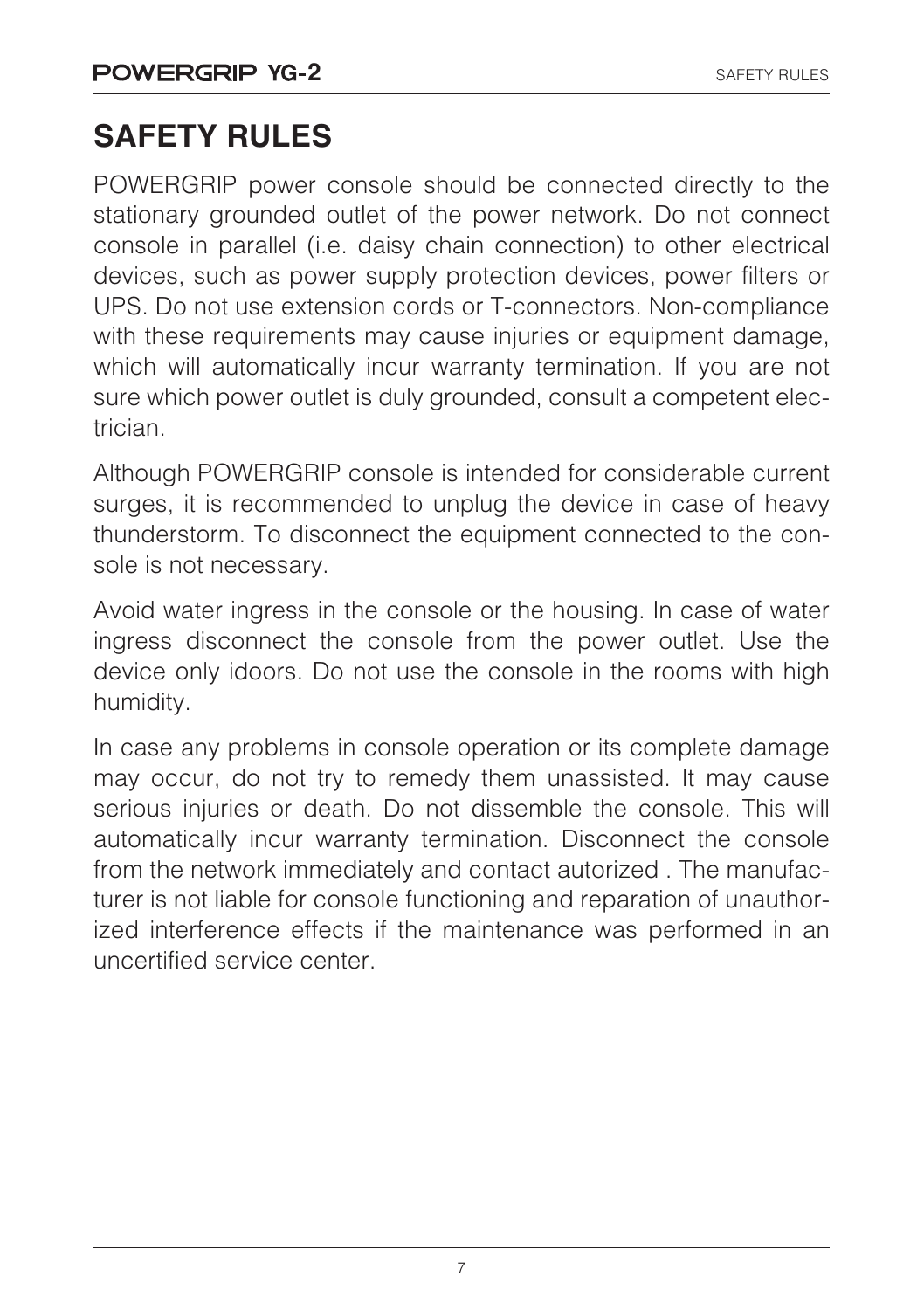## **CONTROL VIA SENSOR**

The sensor is located in the bar under the digital indicator.

There are 3 types of sensor action (for sensor activation it is necessary to fix the action for approximately one second):

- 1 To change the brightness bring the hand close to the screen  $(10 - 15$  mm).
- 2 Light touch with one finger. The action is assigned via the menu.
- 3 Light touch with two fingers activates the second group; it can be deactivated via the menu.

**Do not apply too much pressure to the panel – it may cause damage! Only light touch is needed for sensor operation.**

**In case of sensor activation incorrect recognizing of action is possible which may cause unwanted tripping of the controlled group!**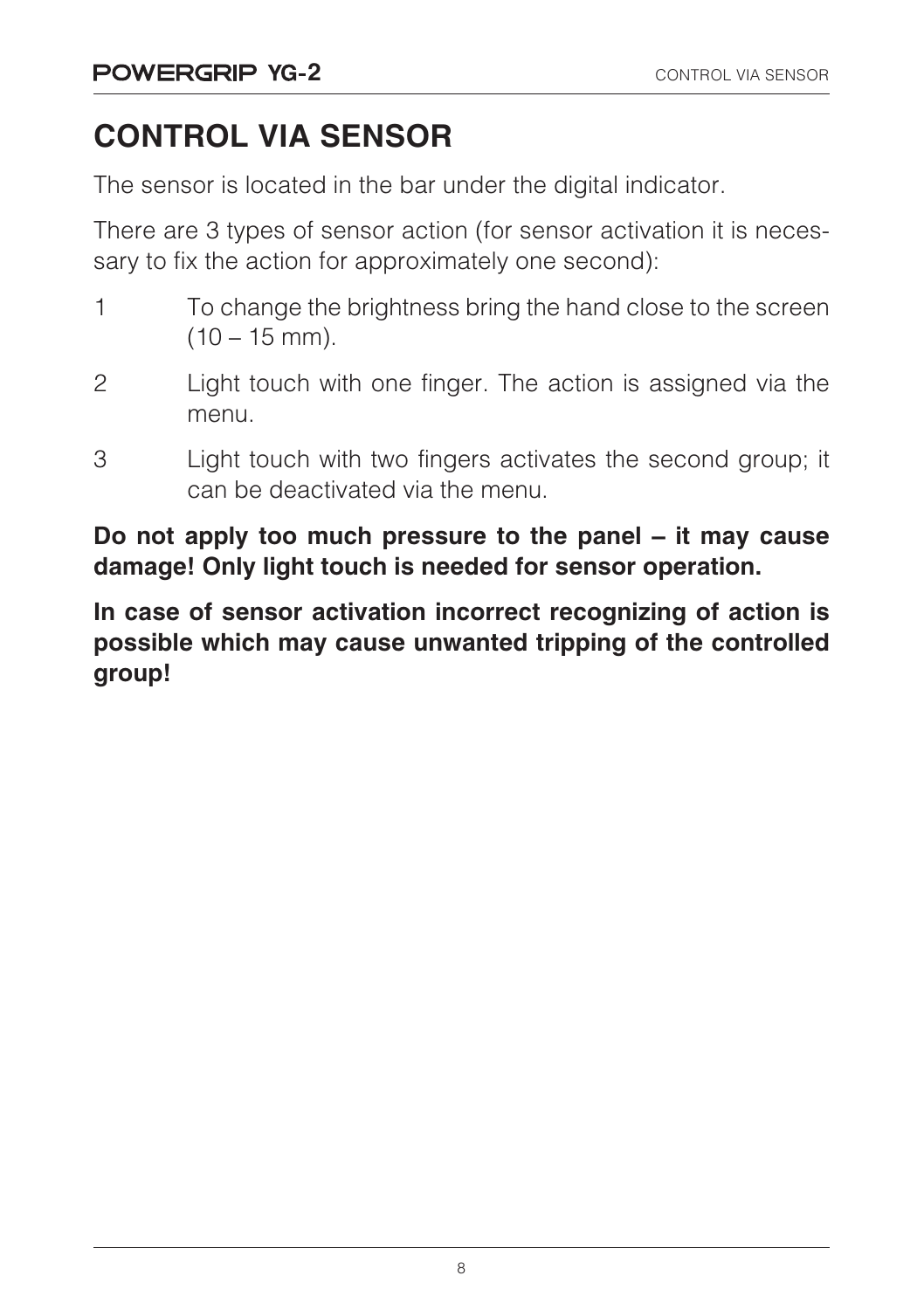## **CONFIGURATION MENU**

To enter configuration menu, disconnect the console from the power outlet, wait for the screen to blink off, plug the console into the outlet **with pressed power button**.

**Short pressing of power button** enables to change the settings of the selected menu item, **prolonged pressing** moves you to the next menu item.

Menu items:

- $\mathbf{0}$  Selection of permanently operating outlet groups. From 1 to 3 in succession. Blue group indicator means that the group will be operating permanently, red is switched off by power button. For full disconnection of the console hold the power button for some time with switched off automatic restarting.
- $\sqrt{ES}$  Automatic restarting of permanently operating outlets after protection activation. **This menu item is accessible only when at least one permanently operating group of outlets is chosen.** Blue group indicator means that the function for the group is active, red is inactive.
- $\frac{dX}{X}$  Selection of delays, where XX is time in seconds. Delay is set for the group marked by indicator 3. If the indicator is blue, delay is set before switching on the group, if it is red, after switching off the selected group.
- **BH** The first stage of brightness.
- $BL$  The second stage of brightness.

**Switching between the selected brightness stages during the setting is done by bringing the hand close to the touch pad. Touch pad in menu mode is not active.**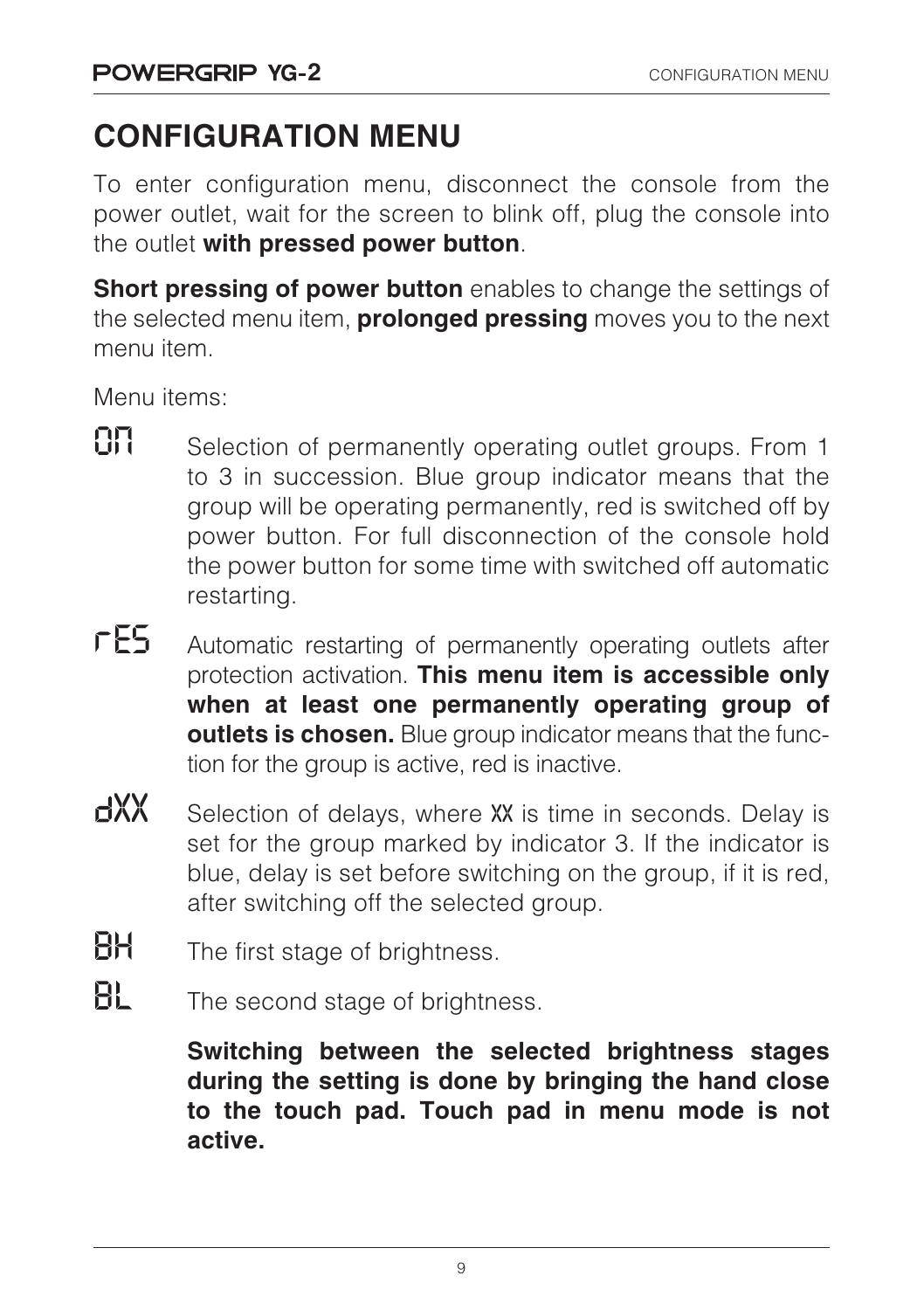S Sensor mode:

0 – only brightness by bringing the hand close 1 – brightness by bringing the hand close + first group activation using one finger touch + second group activation by two fingers touch  $2$  – brightness by bringing the hand close  $+$ second group activation by two and one fingers  $3$  – brightness by bringing the hand close  $+$ third group activation by one finger touch + second group by two fingers  $4$  – brightness by bringing the hand close  $+$ change of measurement mode by one finger touch (see Measurement mode) and the second group activation by two fingers touch

#### **To save the settings you need to go through the menu to the end.**

## **MEASUREMENT MODE**

To switch to measurement mode, the fourth sensor mode should be chosen in the menu (see configuration menu), and then, by touching the screen with one finger in the operating mode one can change the displayed information.

Three types of values are displayed:

- 1. Supply voltage
- 2. XX supplying network frequency deviation by one and two decimal places of 50 Hz. It characterizes the power plant workload.
- 3. H00 percent of sinusoid cut. It closely matches harmonic distortions of sinusoidal wave in the network. It characterizes the electrical wiring workload.